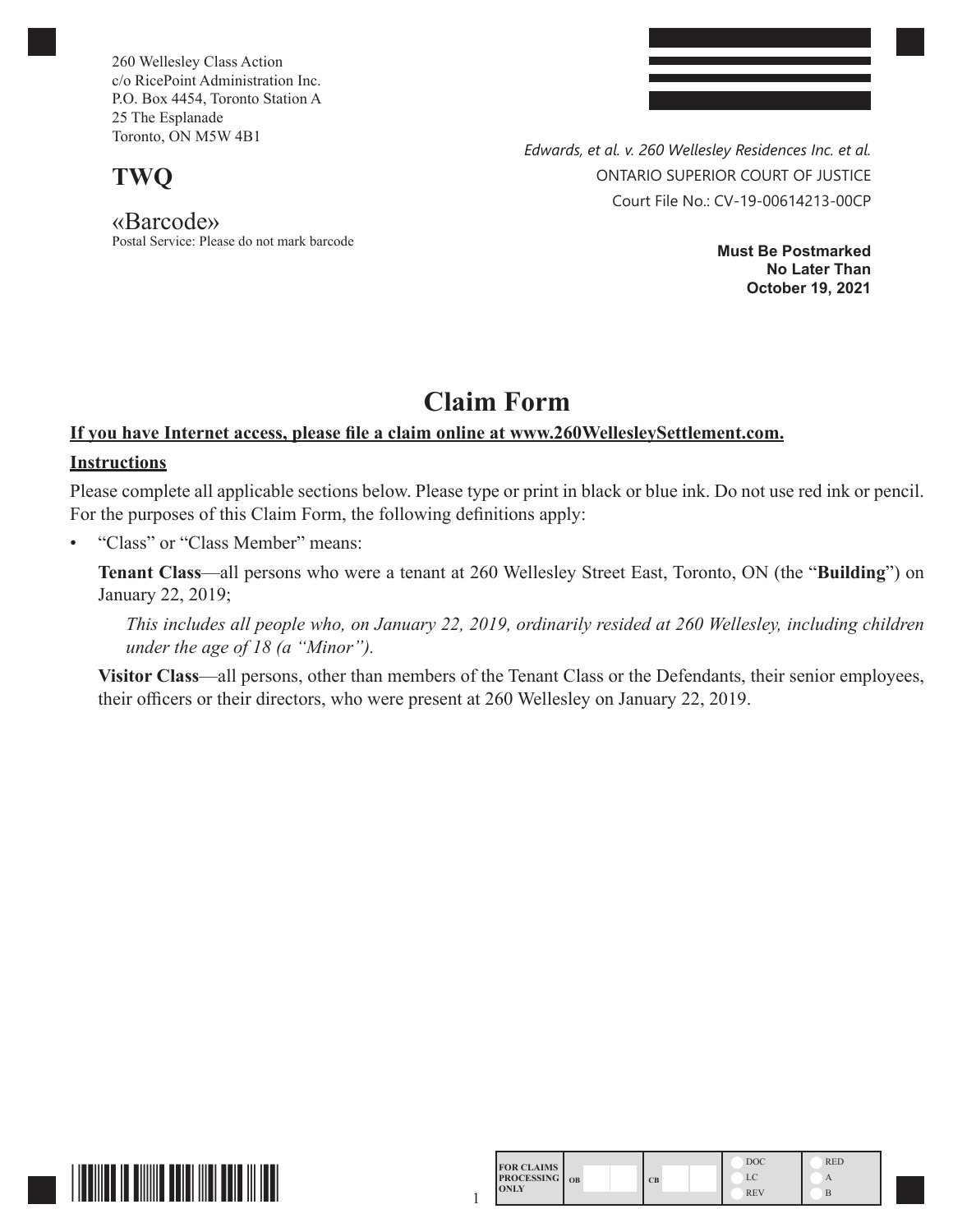# **SECTION 1: CLAIMANT INFORMATION:**

| <b>First Name</b>                |                  |  | <b>Last Name</b> |  |               |                    |                                     |
|----------------------------------|------------------|--|------------------|--|---------------|--------------------|-------------------------------------|
|                                  |                  |  |                  |  |               |                    |                                     |
| <b>Primary Address</b>           |                  |  |                  |  |               |                    |                                     |
|                                  |                  |  |                  |  |               |                    |                                     |
| <b>Primary Address Continued</b> |                  |  |                  |  |               |                    |                                     |
|                                  |                  |  |                  |  |               |                    |                                     |
| City                             |                  |  |                  |  | Province      | <b>Postal Code</b> |                                     |
|                                  |                  |  |                  |  |               |                    |                                     |
| <b>Email Address</b>             |                  |  |                  |  |               |                    |                                     |
|                                  |                  |  |                  |  |               |                    | $M$ $M$ $I$ $D$ $D$ $I$ $Y$ $Y$ $Y$ |
| Area code                        | Telephone Number |  |                  |  | Date of Birth |                    |                                     |

I am submitting this form on behalf of a child under the age of 18 (a "Minor")

*\*Important: A Claim Form must be completed separately for each individual claiming for benefits.*

# (**IF SUBMITTING ON BEHALF OF A MINOR**) please fill out the fields below:

| Minor's First Name                | Minor's Last Name |                                     |                     |
|-----------------------------------|-------------------|-------------------------------------|---------------------|
|                                   |                   |                                     |                     |
| Minor's Primary Address           |                   |                                     |                     |
|                                   |                   |                                     |                     |
| Minor's Primary Address Continued |                   |                                     |                     |
|                                   |                   |                                     |                     |
| Minor's City                      |                   | Minor's Province                    | Minor's Postal Code |
|                                   |                   |                                     |                     |
| Minor's Email Address             |                   |                                     |                     |
|                                   |                   | $M$ $M$ $J$ $D$ $D$ $J$ $Y$ $Y$ $Y$ |                     |
| Minor's Telephone Number          |                   | Minor's Date of Birth               |                     |

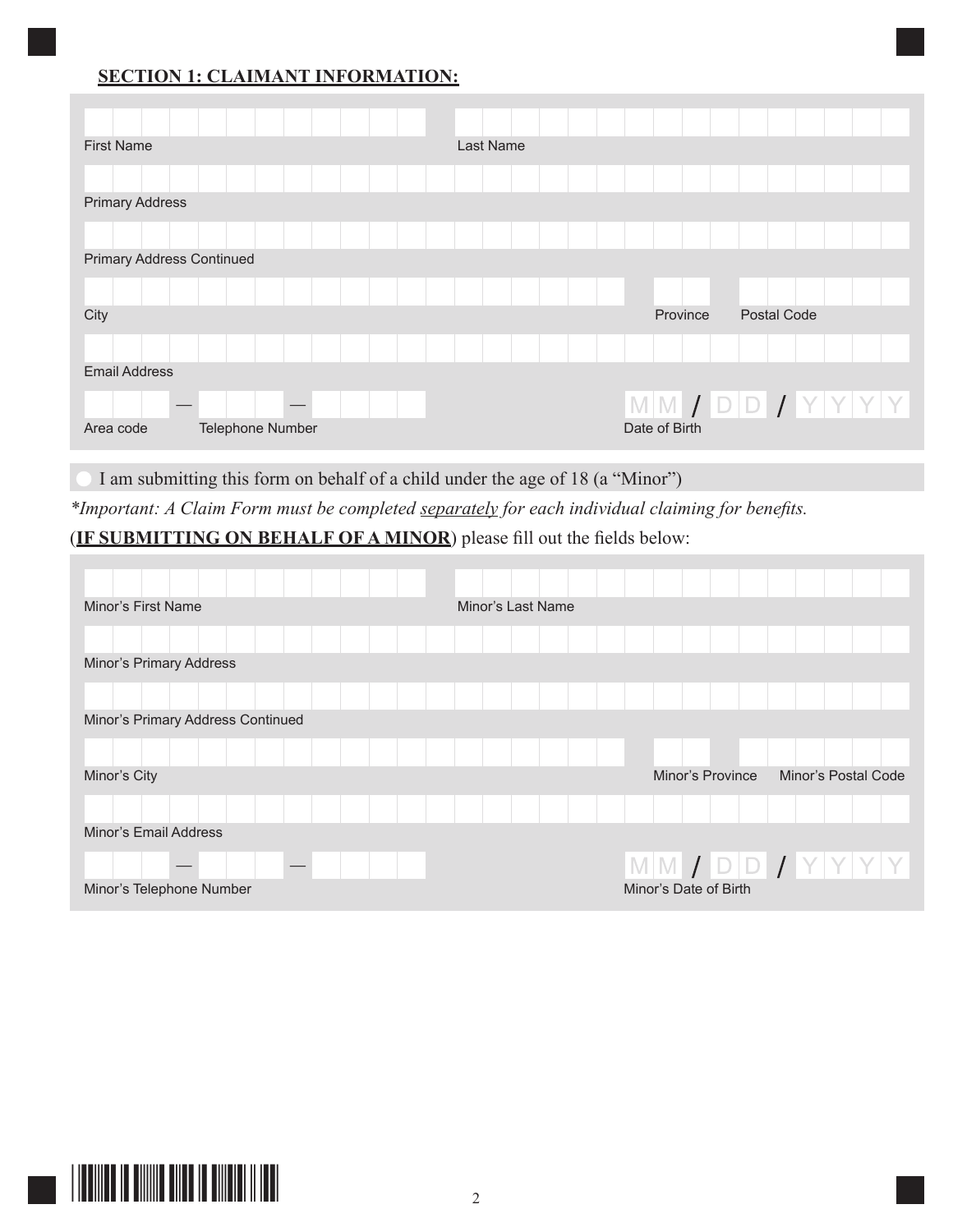| Legal Guardian's First Name: |  |  |  |  |  |  |  |  |  |  |
|------------------------------|--|--|--|--|--|--|--|--|--|--|
|                              |  |  |  |  |  |  |  |  |  |  |
| $\mathbf{1}$                 |  |  |  |  |  |  |  |  |  |  |
|                              |  |  |  |  |  |  |  |  |  |  |
| 2 (If applicable)            |  |  |  |  |  |  |  |  |  |  |
|                              |  |  |  |  |  |  |  |  |  |  |
| Legal Guardian's Last Name:  |  |  |  |  |  |  |  |  |  |  |
|                              |  |  |  |  |  |  |  |  |  |  |
| $\,1\,$                      |  |  |  |  |  |  |  |  |  |  |
|                              |  |  |  |  |  |  |  |  |  |  |
| 2 (If applicable)            |  |  |  |  |  |  |  |  |  |  |
|                              |  |  |  |  |  |  |  |  |  |  |
| Legal Guardian's Email:      |  |  |  |  |  |  |  |  |  |  |
|                              |  |  |  |  |  |  |  |  |  |  |
| $\,1\,$                      |  |  |  |  |  |  |  |  |  |  |
|                              |  |  |  |  |  |  |  |  |  |  |
| 2 (If applicable)            |  |  |  |  |  |  |  |  |  |  |

# **SECTION 2: IDENTIFICATION OF CLASS MEMBER**

Select the Eligible Class Member category that applies to you (only one can apply):

|                                 | "Tenant Class" | "Visitor Class" |
|---------------------------------|----------------|-----------------|
| Required Selection (select one) |                |                 |

# **SECTION 3: PROOF OF IDENTIFICATION**

To qualify as a Class Member, you must send a **copy** of at least one piece of the following government-issued proof of identification.

Select which of the following documents you have provided with your Claim Form.

- **Driver's License Liquor Control Board of Ontario (LCBO) BYID Card Ontario Student Record (OSR) Ontario Health Insurance Program (OHIP) Card Birth Certificate Passport** 
	- **Other:**

RicePoint retains the sole discretion to determine if a piece of ID other than those listed above is good and sufficient for the purposes of making a claim to the Fund.

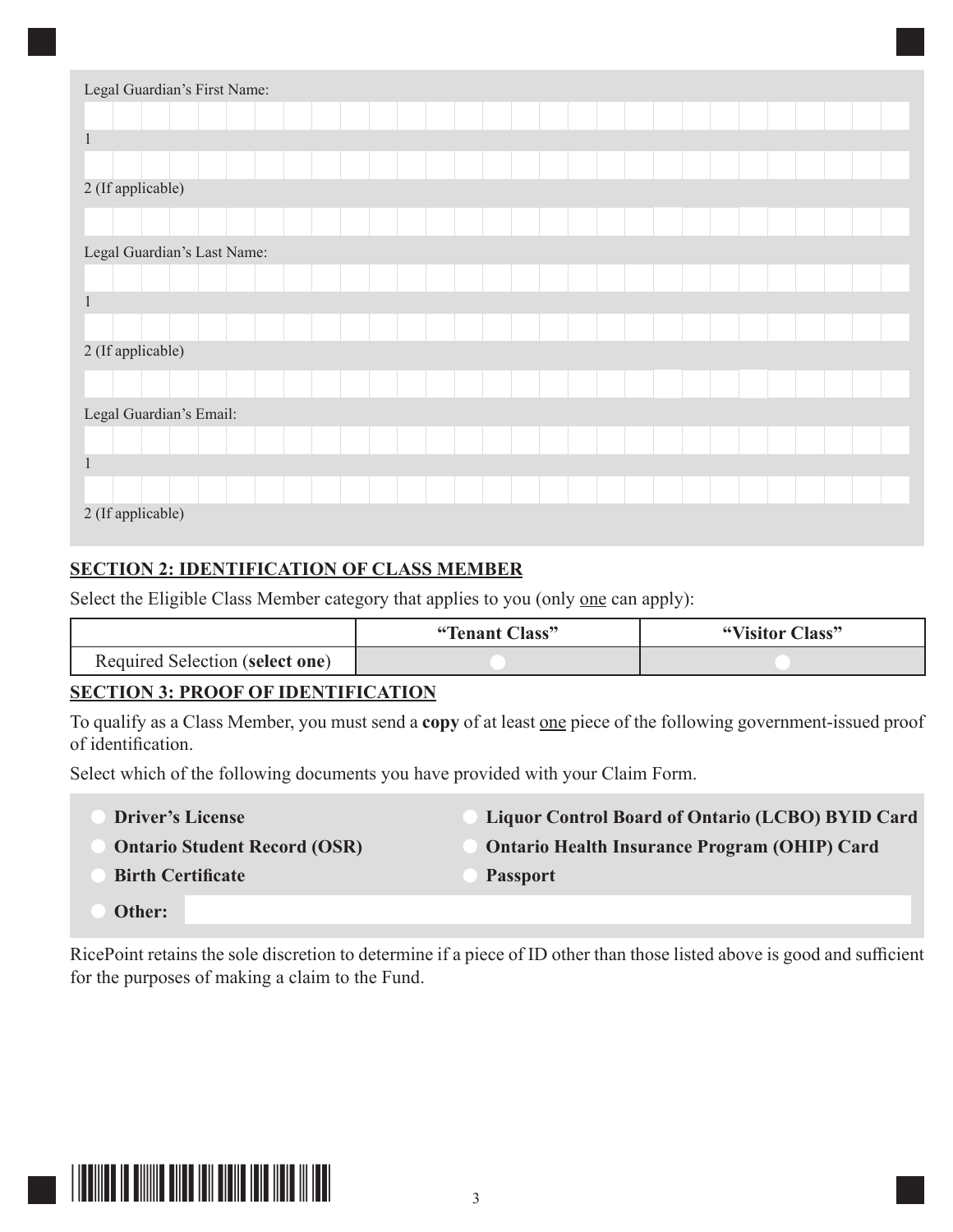### **SECTION 4: PROOF OF ADDRESS**

**\*\*\*\*\****Visitor Class Members skip to Section 5.*

#### Claimants 18 and over:

Select which of the following documents you have provided with your Claims Form indicating your address on January 22, 2019.

- **Driver's License**
- **Ontario Health Insurance Program (OHIP) Card**
- **Passport**
- **Tax correspondence addressed to 260 Wellesley**
- **Utility bill addressed to 260 Wellesley dated December 2018-February 2019**
- **Bank Statement addressed to 260 Wellesley dated December 2018-February 2019**
- **Registration with a doctor or medical clinic listing 260 Wellesley as Claimant Address**
- **Other:**

RicePoint retains the sole discretion to determine if documentation other than those listed above is good and sufficient for the purposes of making a claim to the Fund.

School-age claimants 5-17 and over:

Select which of the following documents you have provided with your Claims Form indicating the Minor Claimant's address on January 22, 2019.

- **Driver's License**
- **Passport**
- **School registration documentation listing the Building as Claimant Address**
- **Other:**

RicePoint retains the sole discretion to determine if a piece of ID other than those listed above is good and sufficient for the purposes of making a claim to the Fund.

Claimants age 2-4:

Select which of the following documents you have provided with your Claims Form indicating your address on January 22, 2019.

- **Birth Certificate listing approved Tenant Class Member as parent**
- **Nursery school or day care registration documentation listing Building as address**
- **Other:**

RicePoint retains the sole discretion to determine if the documentation provided other than those listed above is good and sufficient for the purposes of making a claim to the Fund.

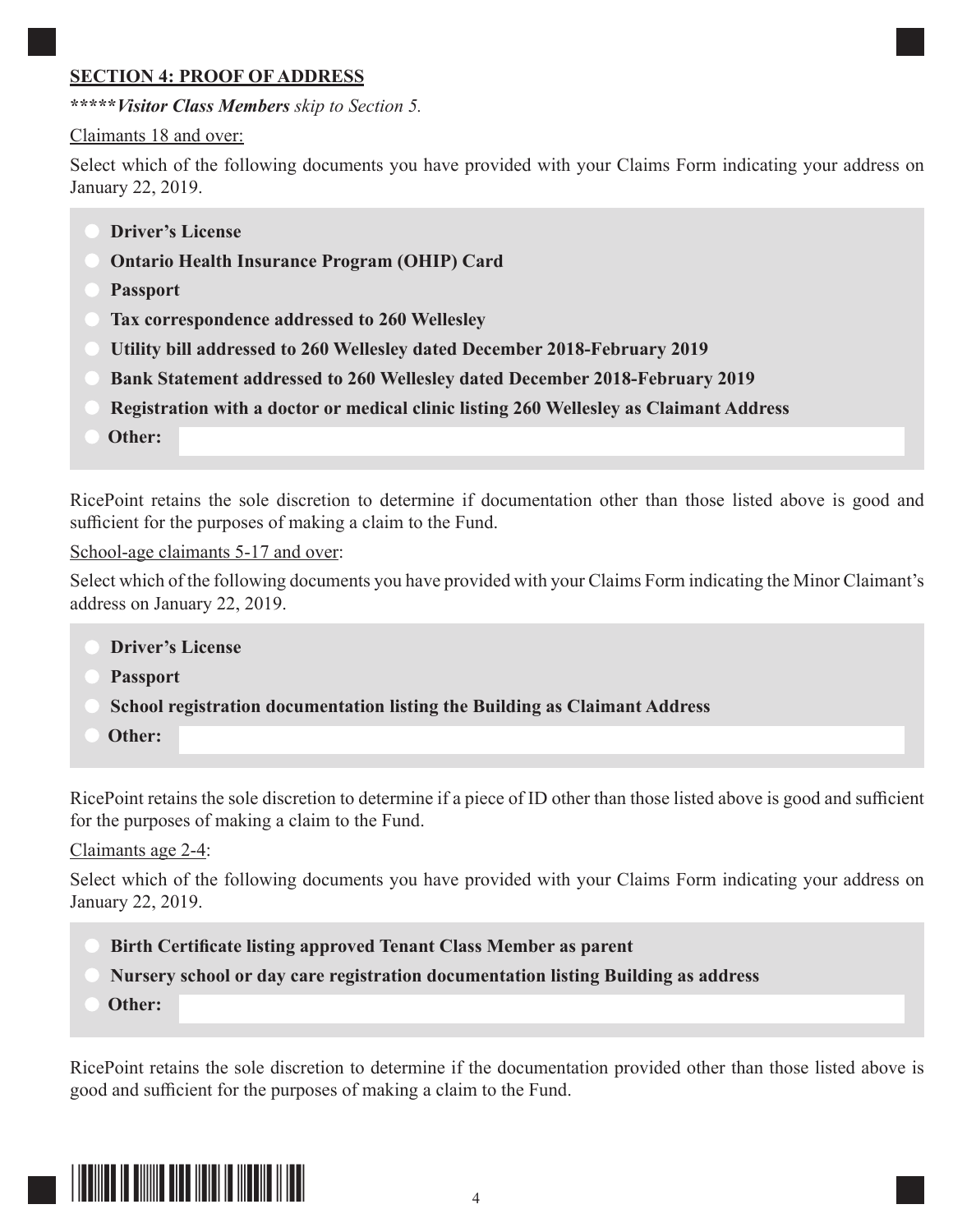#### **SECTION 5: PROOF OF INJURY**

Did you suffer a physical or psychological injury as a result of the power outage?

\*\*\*\*\***Visitor Class Members** must have suffered a physical or psychological injury as a result of the power outage in order to claim for compensation from the settlement.

Yes No

If you answered yes, you **MUST** attach a copy of the medical notes made by your Family Doctor, a walk-in Clinic or a Hospital, attended between January 22, 2019-July 22, 2019, reporting an injury or an aggravation of an existing injury or condition **as a result of the outage**.

The Claims Administrator shall determine that a Claimant sustained a physical or psychological injury caused by the Loss if:

- **a)** a Claimant attended a hospital, walk-in clinic or a family doctor within six (6) months of the Loss and reported an objective injury caused by the Loss; or
- **b)** a Claimant attended a hospital, walk-in clinic or family doctor within two (2) months of the Loss and reported a qualitative deterioration in a pre-existing medical condition caused by the Loss. A pre-existing medical condition will have qualitatively deteriorated if:
	- i. the Claimant experienced deterioration by an objective metric applicable to the Claimant's pre-existing condition, and the Claimant's treating practitioner opines that the Loss caused or contributed to the deterioration; or
	- ii. the Claimant was prescribed a new medication, or the Claimant's standing prescription for a medication was increased and the Claimant's treating practitioner opines that the Loss caused or contributed to the need for the new or updated prescription.

# **SECTION 6: PROOF OF VISIT (VISITOR CLASS ONLY)**

# *I SOLEMLY SWEAR AND DECLARE THAT:*

On January 22, 2019, I was present in the Building visiting with another Tenant Class Member. This Tenant Class Member's name is \_\_\_\_\_\_\_\_\_\_\_\_\_\_\_\_\_\_\_\_\_\_ (**insert**) and was a tenant at the Building at Unit#\_\_\_\_\_\_\_ (**insert**).

Signature:

Print Name: